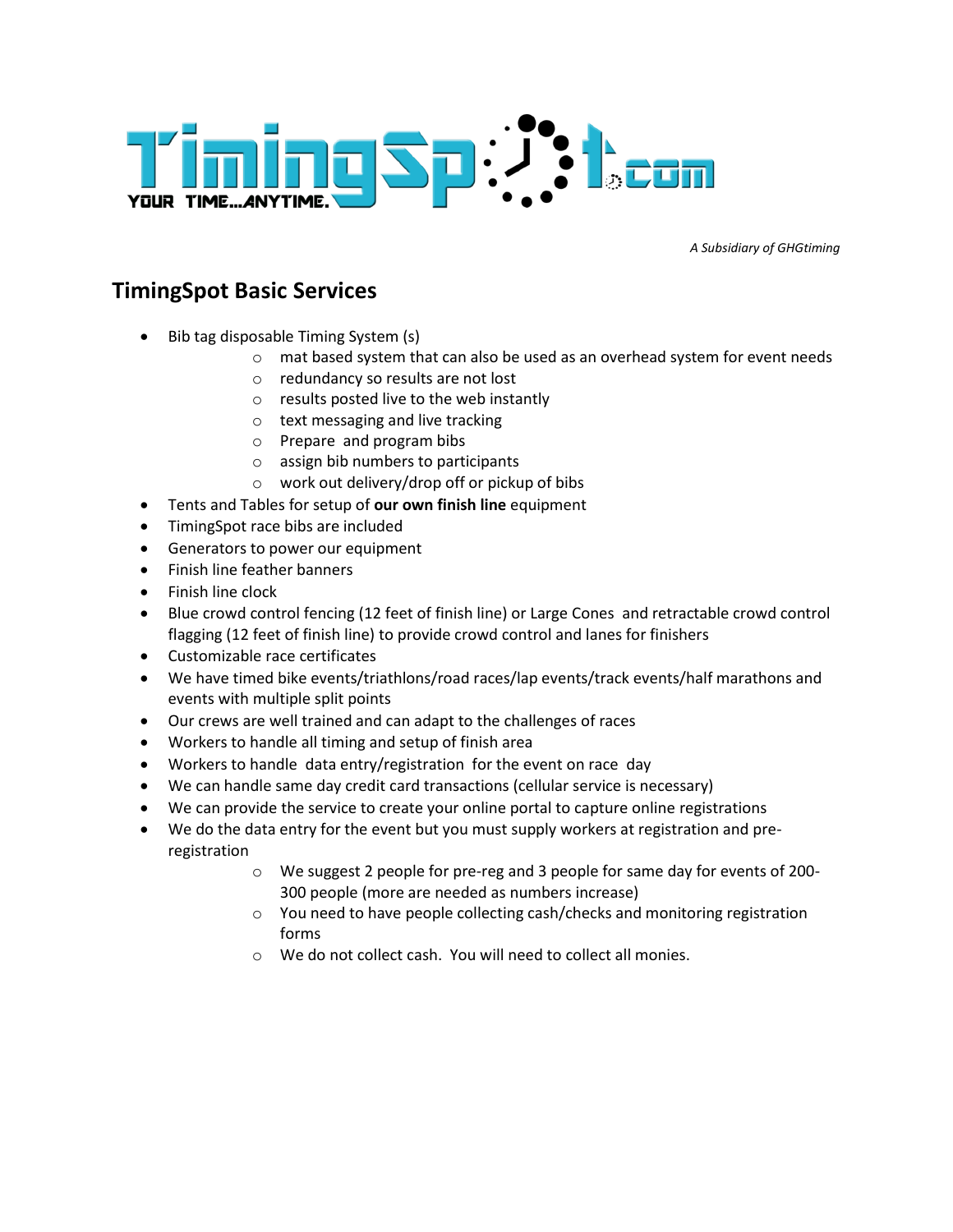

*A Subsidiary of GHGtiming*

### **Additional Services**

- Providing additional people to run the registration table
- Provide lead cyclists for leading the participants on the course
- Instruct volunteers
- Take volunteers out to appropriate locations
- Provide workers for and setup water stations
- Create custom bibs for your event at the cost of customization and cost of printing
- Finish clock is provided at the finish line. Additional clocks for splits and mile markers are available
- 20 foot large inflatable (weather permitting) finish arch
- Trussing structure for banners if needed (can span 4 lanes) (weather permitting)
- Blue crowd control (200 feet) fencing
- Video upload available to show people finishing
- Multiple PA/Music systems are available (combined into one system or single stand alone)
	- o We can provide music but suggest you bring music that is appropriate for your event
	- o We supply all the cabling for the speakers
- Complete race director services
- Bike racks for triathlons
- 500 traffic cones
- Water coolers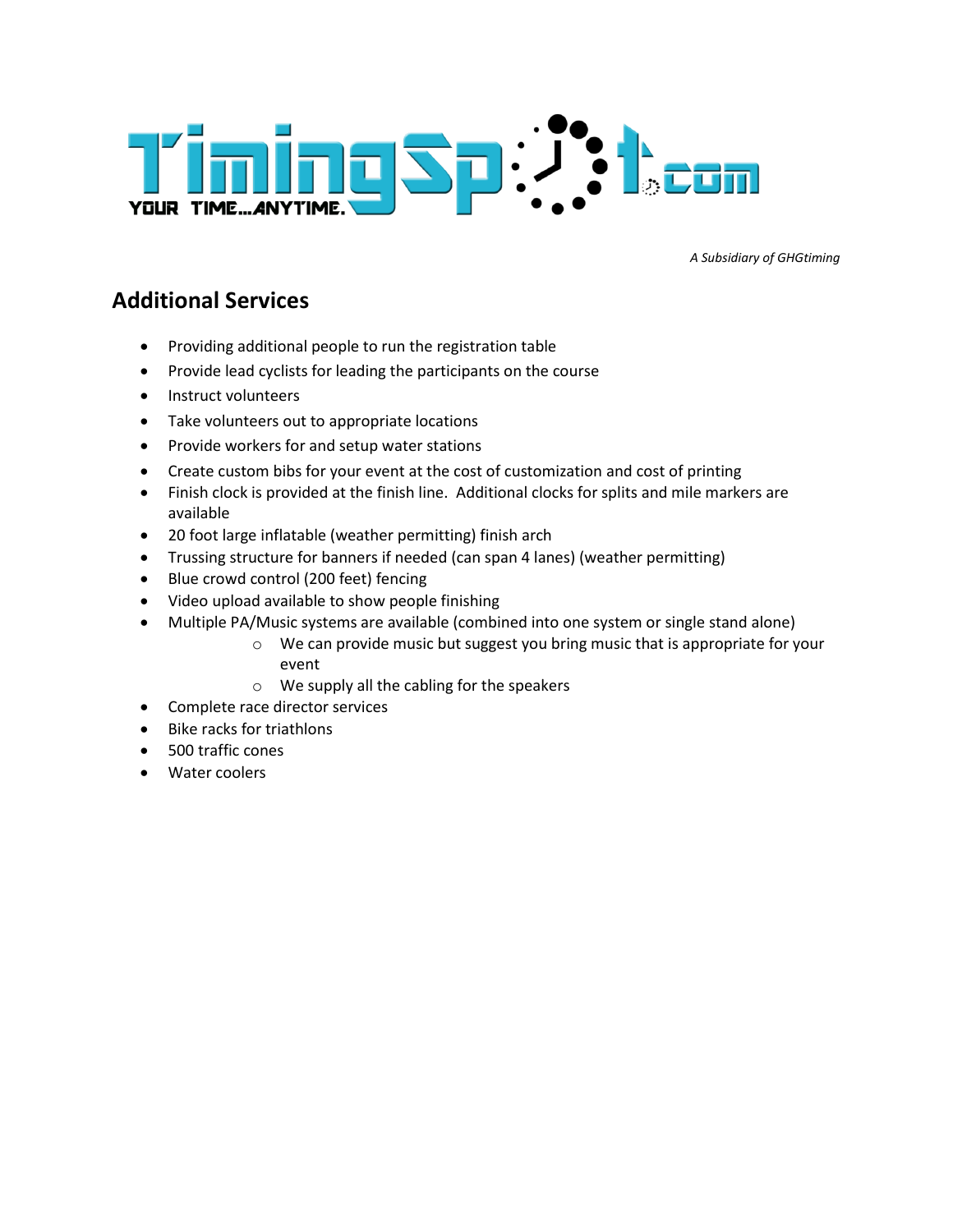

*Subsidiary of GHGtiming*

### **Marketing**

- Our online portal system is one of the largest in the country that will improve your search results on Google etc.
- Online registration portal merges directly with our software for easy integration
- We offer information on how to do Facebook ads and improve your presence through social media
- Coupon codes are available
- Team registrations/Group registrations
- Wide variety of fundraising capabilities
- Corporate team capabilities
- Your event is posted on our Upcoming Events page and promoted through TimingSpot and RegistrationSpot
- Email prior registrants and present registrants to promote the event
- Post event emails are also available as needed
- Online service provides verification of registration
- We have a variety of Marketing materials on race day that promote/point registrants to race results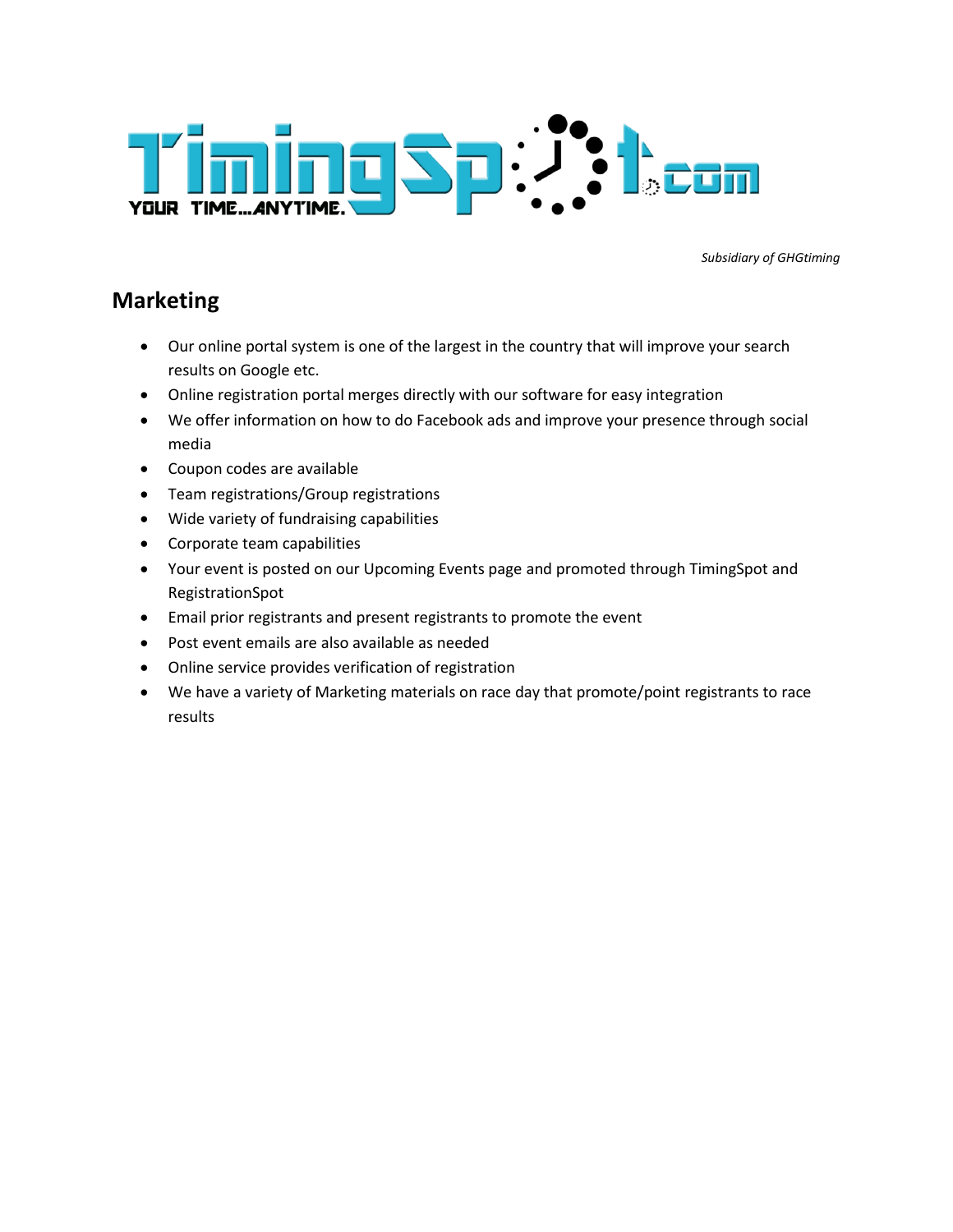# **Race Organizer Responsibilities**

*(We can provide race director responsibilities but these items are not included in the cost of race timing. Race organization duties are at an additional cost)*

- Volunteers
	- $\circ$  1 at each turn on the course
	- o 2 people per water stop
	- o 3-5 for pre-registration and same day registrations
	- o 2 people for shirts
	- o 2 people for awards
- Course measurement
- Contact with police and coordinate with them on race day
- Possible payment to police
- Getting the correct permits needed for the event (parade permits)
- Help with branding and sponsorship recommendations
- Order Port-O-Potties (1 per 150 runners)
- Order tables, chairs and tents if necessary
- Work with organization to create registration form with waiver included
- Reserve ambulance service if needed
- Reserve USATF insurance if needed
- Help organize vendors and setup locations for vendors
- Reserve music and staging for the event if necessary
- Ordering awards
- Provide water stop(s), coolers and cups needed (also include garbage stands for cups and pitchers for pouring)
- Setup the cones on the course the day of the event
- Provide a lead cyclist (larger events may need 1 for male 1 for female lead runner)
- Send information to the running stores in Greater Cincinnati
- Help cover race day registrations and pre-registration
- Assist at packet pick-up
- Course planning
- Bringing or coordinating with the event food and beverages at the finish line
- Workers comp for police coverage (small fee but need to cover each officer)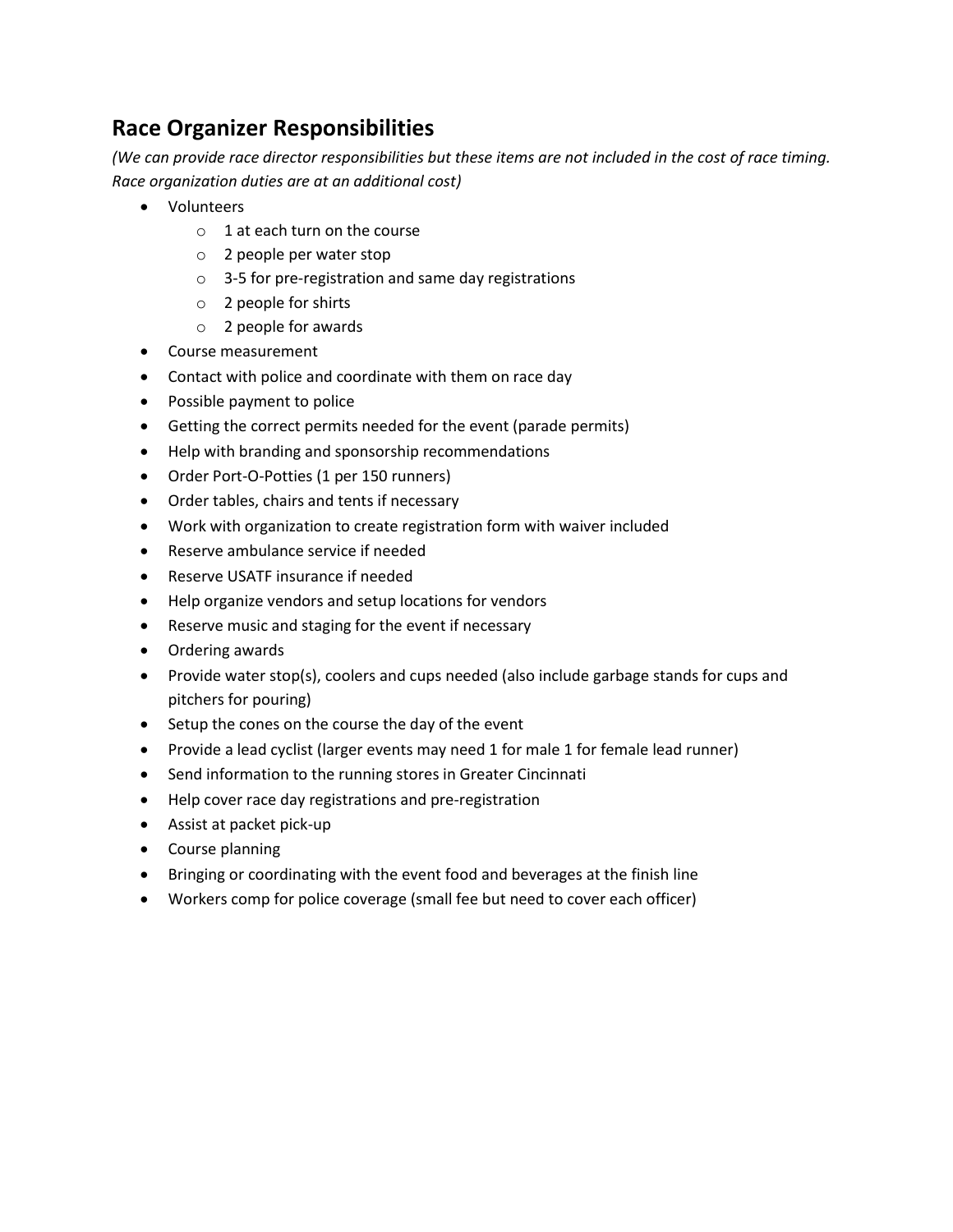## **Expenses to Consider**

- custom or generic bibs
- types and cost of medals
- police
- ambulance service
- Port-O-Potties
- rental of tables/chairs/tents
- USATF Insurance
- Parade Insurance
- coverage of police insurance
- Food and beverages
- Giveaways (t-shirts, bandannas, goodie bag)
- Sponsors
- Advertising

#### **Race Director Checklist**

- 1. Cups, rakes, shovels, garbage bags, coolers
- 2. pitchers, man in the can fold up garbage boxes
- 3. drinking hoses, nozzles, permission to use location
- 4. sanitary gloves
- 5. truck needed for supplies, food, etc.
- 6. need to put USATF in waiver
- 7. parking restrictions: need to be put up? And put on production to take down
- 8. schedule ambulance
- 9. volunteers: coordinator and how will they get out on course (assignment)
- 10. awards and age groups and is there an award ceremony
- 11. food what and who will bring
- 12. course certified and course map
- 13. production schedule for coning, etc.
- 14. ambulance at start, finish and on course
- 15. certificates of insurance for everyone
- 16. portable restrooms at start/finish and on course
- 17. Gun for start
- 18. Stopwatches
- 19. Clipboards for late registration
- 20. Flags: Pre, Late, Info, Awards, Start, Finish, Volunteers
- 21. Reg. forms
- 22. Pens or pencils
- 23. markers at registration to mark bags at packet pick up
- 24. Course map on poster